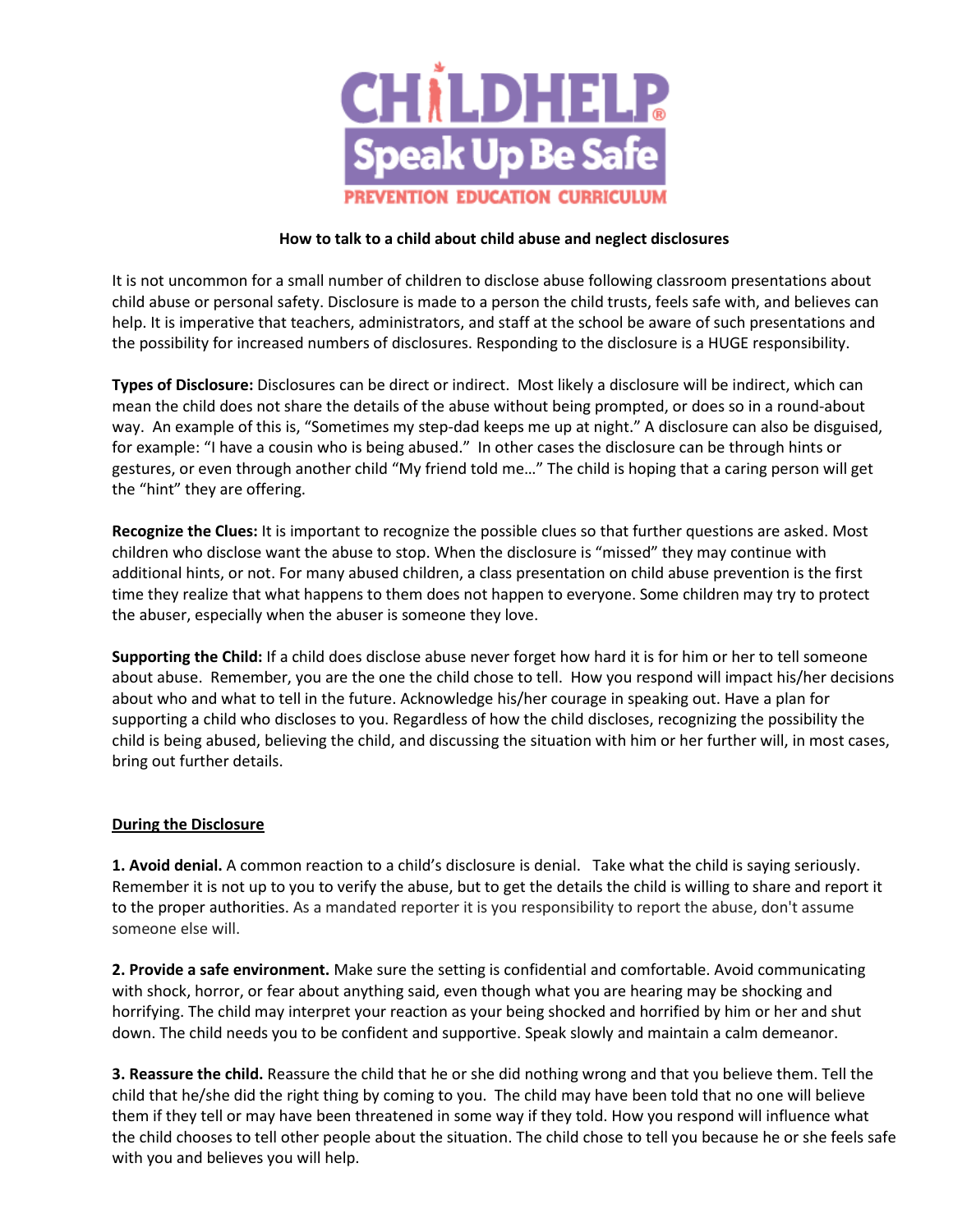**4. Listen and don't make assumptions.** Use reflective listening, i.e., listen more than talk, and respond with affirmative statements such as "that must have been very difficult for you." Avoid advice giving or problem solving. Don't put words in the child's mouth or assume you know what they mean or are going to say. Let the child use language they are comfortable with. Let the child set the pace, don't rush. The response to the disclosure of abuse is critical to the child's ability to resolve and heal the trauma of abuse.

**5. Do not interrogate.** Don't ask the child a lot of questions, especially leading questions. A question in which you provide a possible answer - Did this or that happen? Were you at home? Did your dad hit you on the leg? This can be confusing for the child and the child might shut down and try to answer your question instead of telling you what they are comfortable talking about. Don't ask the child for details. This can make it harder for the child to tell you about the abuse. Listen to the child, letting him/her explain what happened in his or her own words. To get the information needed for a report and to not ask leading questions, limit questioning to only the following four questions if the child has not already provided you with the information:

- What happened?
- When did it happen?
- Where did it happen?
- Who did it? (How do you know him/her if the relationship is unclear).

It is important that the person the child initially begins to disclose to be the one that finishes the interview of the child. Never stop a child in the middle of their story and ask them to tell it to the nurse, principal, etc. The child chose YOU to disclose to. If they wanted to disclose to the nurse or principal, they would have approached them first. We want to minimize trauma, by minimizing the number of people who asks the child questions.

**6. Make no promises.** The child is fearful of many things--they could get taken away from their family; the person who hurt them could go to jail; their parent will be angry with them. All of these things could happen. Don't tell the child they won't. Also, don't tell the child that you won't tell anyone what they tell you. Tell the child what you are going to do, what is going to happen next, and who else they will need to talk to. This will help the child to feel some control over what happens next within the boundaries of the law. As a mandatory reporter, you are required by law to tell.

**7. Document exact quotes.** Don't write what you think the child meant and don't summarize. Listen carefully to the child and write down what the child says, even if they use slang or unpleasant language. This information will be important to convey in the report.

**8. Be supportive, not judgmental.** Don't talk negatively about the family. Even though the child is disclosing terrible things that may have happened to them at the hands of a loved one, the child may still love that person and may only just be beginning to recognize that they are being abused. Reassure the child that he or she is not at fault and have done nothing wrong. **Don't ask questions that might imply the child was at fault like–**

- Why didn't you tell me before?
- What were you doing there?
- Why didn't you stop it?
- What did you do to make this happen?
- Are you telling the truth?

**9. Respect the child's privacy.** Don't share with anyone who doesn't have a need to know what the child